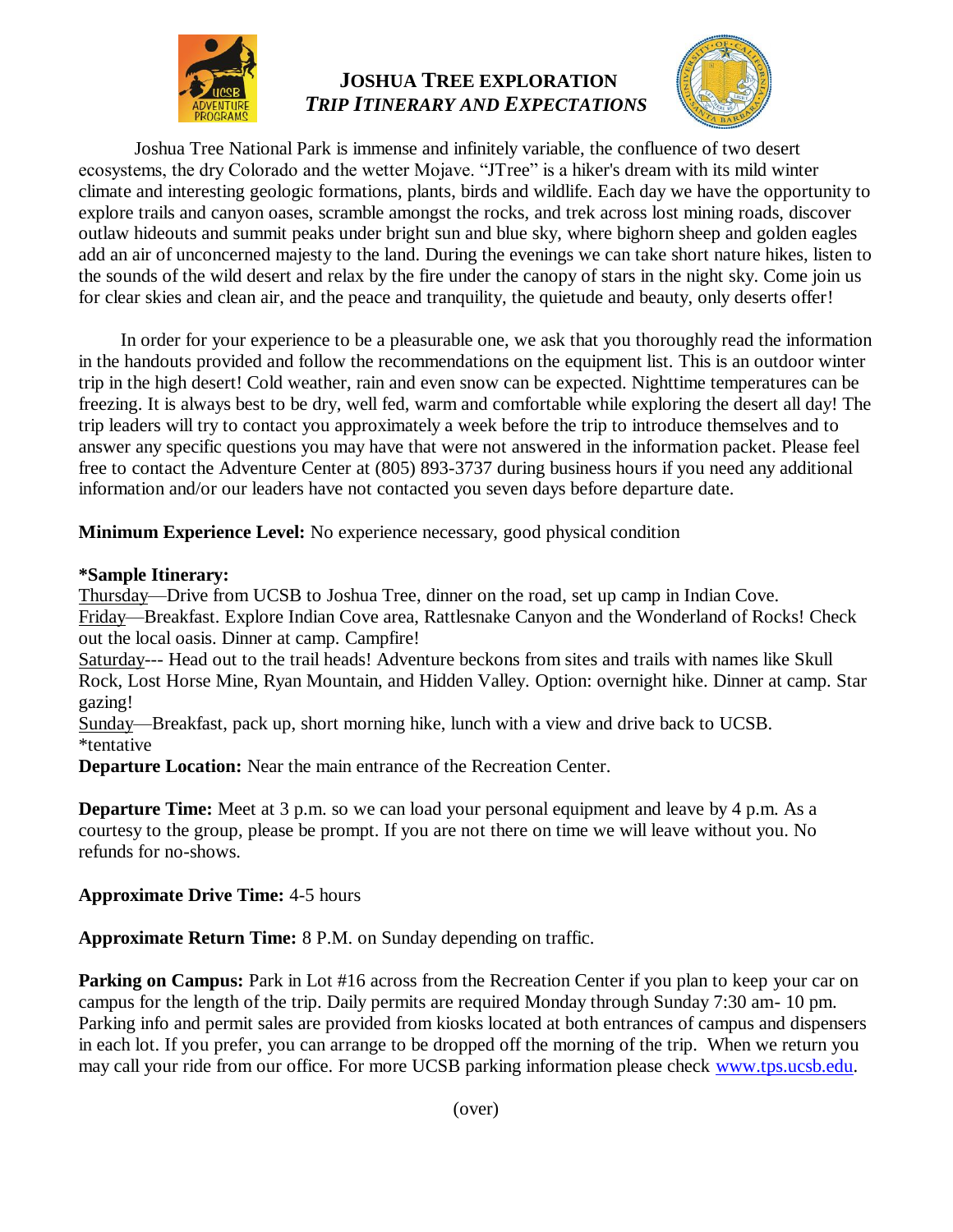#### **UCSB Adventure Programs Provides:**

- Round trip transportation
- Group cooking gear
- Breakfasts and dinners while camping
- First Aid Kits, Water jugs for camp
- Camping, permit, tour and park entrance fees
- Leaders

### **Participant provides:**

- All equipment described on the equipment list
- \$ for road meals (one on Friday and one on Sunday)
- Three lunches while camping.

**Meals:** If a meal is planned with meat we prepare the meal so non-meat eaters can take their portions before the meat is added. If you have any special dietary restrictions please be sure to notify the trip leaders when they contact you.

**Vehicle:** We travel in a 12-passenger van. Our trip leaders will be taking turns driving the group to their destination. Once your gear is loaded, you will not have access to it until we make camp. Therefore, please take the necessary items you will need in the van for the duration of the drive (i.e.: books, \$, water, snacks, jacket, etc.). There is NO SMOKING in the van. There will be no radio in the van. If you need music, please bring a personal stereo with headphones. Books and magazines are good as well. Please Note: We cannot guarantee the safety of any equipment left in the van when we are away from the van during meal stops and on the trip.

**Group Experience:** The trip guides are there to be used as a resource. The work involved during the trip is a group responsibility. We hope everyone will do their fair share of the cooking, cleaning and equipment moving. Everyone also has a responsibility to the group with respect to responsible behavior and being on time to meals and departures. Always inform the leaders of your plans if you wish to head off from the group. The leaders will inform you if such actions are appropriate given the circumstances at that time.

**Environmental Concerns:** UCSB Adventure Programs follows minimum impact practices according to the guidelines of the Leave No Trace Center for Outdoor Ethics. The trip leaders have an information sheet that discusses low impact camping, please take a moment to read over it before you start your hike. More information is available at [www.lnt.org.](http://www.lnt.org/)

**Feminine Care Information for All Participants:** Outdoor adventures typically causes a change or increase in your physical activity level and may alter your menstrual cycle. We understand that feminine care may be a concern and we have several suggestions to help you manage your needs on the trip. To be adequately prepared, please bring the following:

- Twice the number of tampons, pads, or panty liners you normally use during a cycle. Since you are going to out in the wilderness for a long period of time, plan to bring enough for 2 to 3 cycles.
- 4 to 5 large zip-lock plastic bags (freezer grade quality)
- 2 travel packs of feminine or baby wipes
- 2 travel size bottles of instant hand sanitizer or anti-bacterial soap that does not require water
- 2 extra bandanas (useful for keeping dry when not menstruating)
- An opaque carrying bag you can use to store the zip-log bags containing used products until you can dispose of them. Some suggestions:
	- o Place duct tape around the zip-lock bags
	- o Bring a small zippered cosmetics case